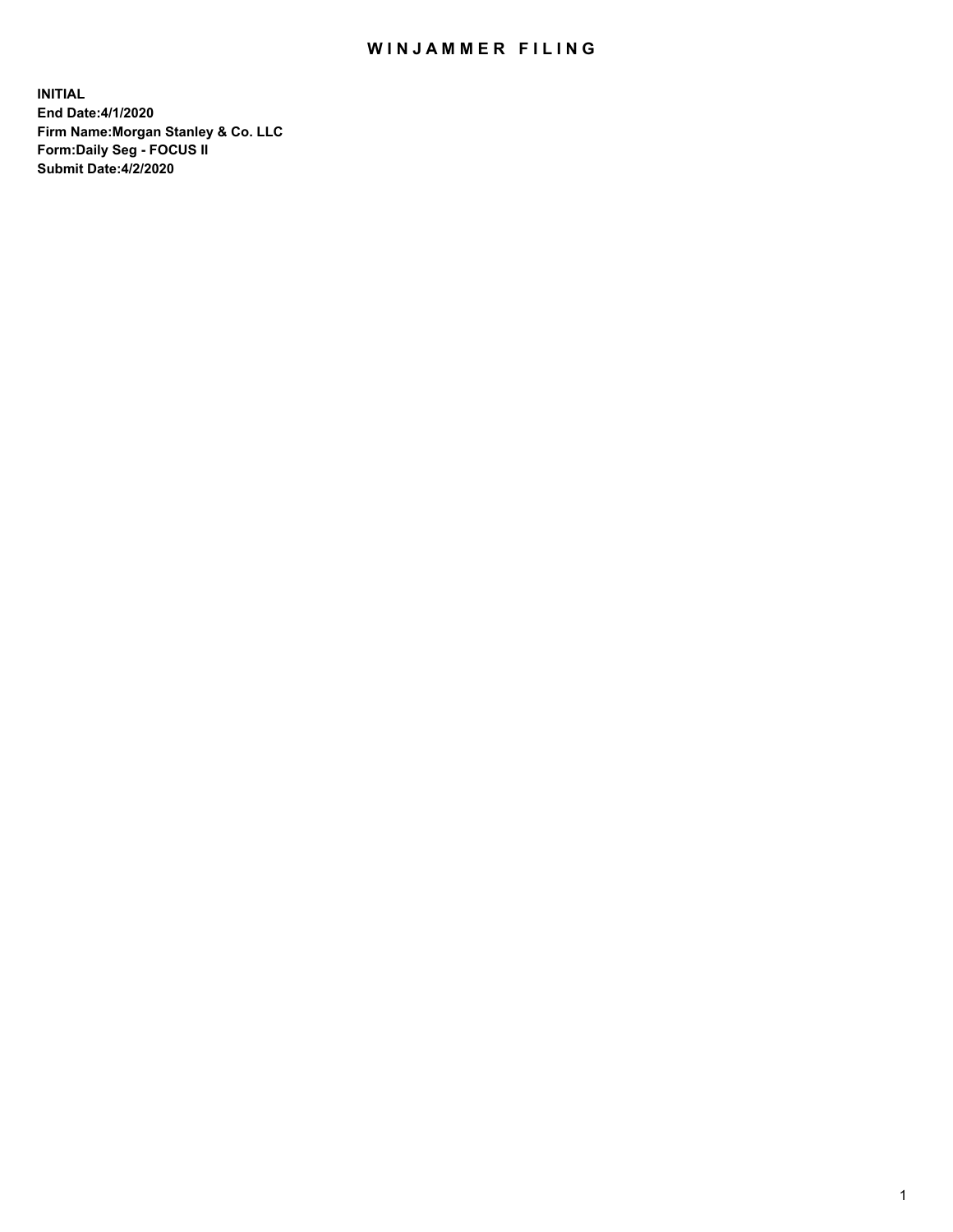**INITIAL End Date:4/1/2020 Firm Name:Morgan Stanley & Co. LLC Form:Daily Seg - FOCUS II Submit Date:4/2/2020 Daily Segregation - Cover Page**

| Name of Company                                                                   | Morgan Stanley & Co. LLC     |
|-----------------------------------------------------------------------------------|------------------------------|
| <b>Contact Name</b>                                                               | <b>Ikram Shah</b>            |
| <b>Contact Phone Number</b>                                                       | 212-276-0963                 |
| <b>Contact Email Address</b>                                                      | Ikram.shah@morganstanley.com |
| FCM's Customer Segregated Funds Residual Interest Target (choose one):            |                              |
| a. Minimum dollar amount: ; or                                                    | 235,000,000                  |
| b. Minimum percentage of customer segregated funds required:%; or                 | <u>0</u>                     |
| c. Dollar amount range between: and; or                                           | <u>00</u>                    |
| d. Percentage range of customer segregated funds required between:% and%.         | 0 Q                          |
| FCM's Customer Secured Amount Funds Residual Interest Target (choose one):        |                              |
| a. Minimum dollar amount: ; or                                                    | 140,000,000                  |
| b. Minimum percentage of customer secured funds required:%; or                    | <u>0</u>                     |
| c. Dollar amount range between: and; or                                           | <u>0 0</u>                   |
| d. Percentage range of customer secured funds required between: % and %.          | 0 Q                          |
| FCM's Cleared Swaps Customer Collateral Residual Interest Target (choose one):    |                              |
| a. Minimum dollar amount: ; or                                                    | 92,000,000                   |
| b. Minimum percentage of cleared swaps customer collateral required:% ; or        | <u>0</u>                     |
| c. Dollar amount range between: and; or                                           | 0 Q                          |
| d. Percentage range of cleared swaps customer collateral required between:% and%. | 0 <sub>0</sub>               |

Attach supporting documents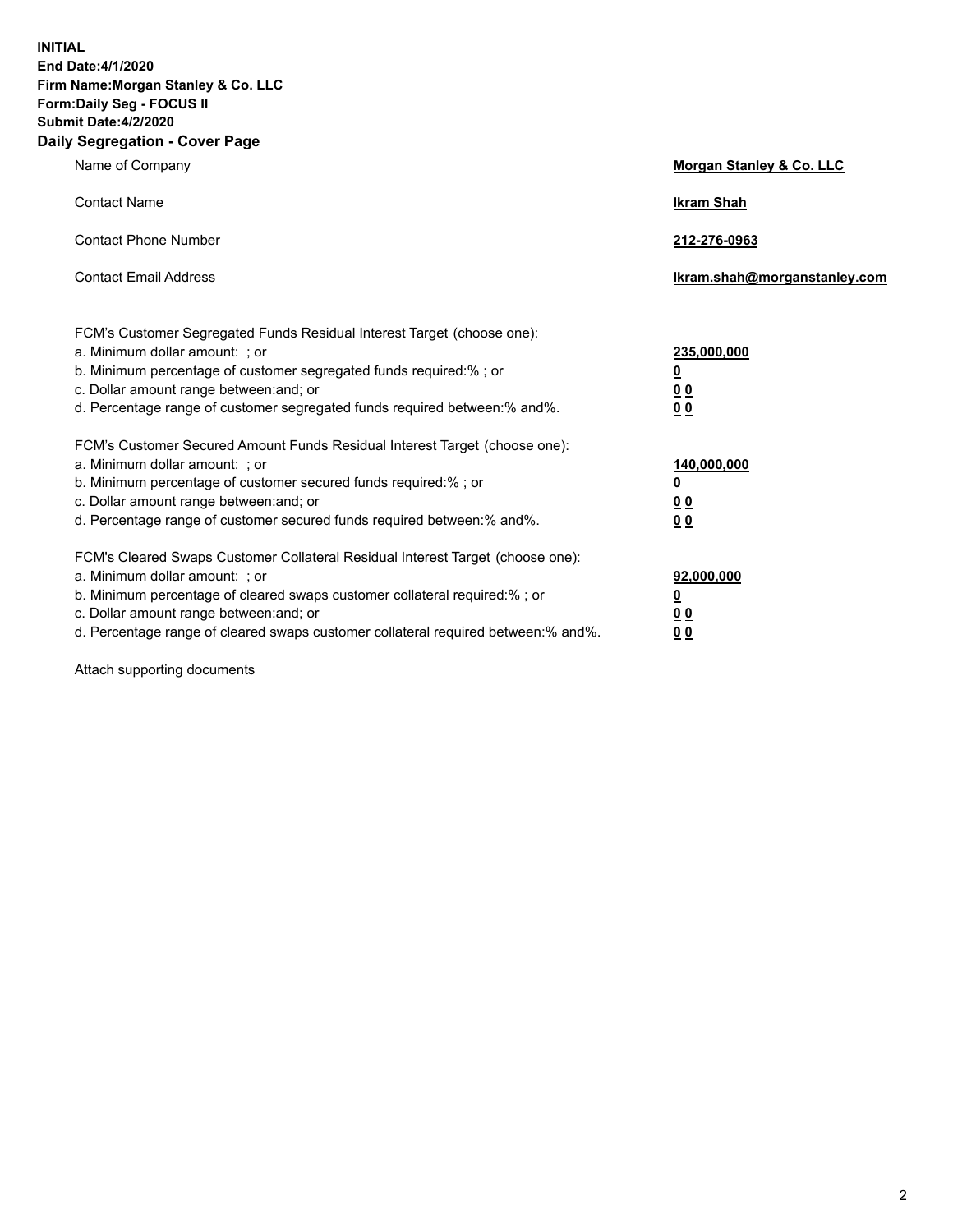| <b>INITIAL</b> | End Date: 4/1/2020<br>Firm Name: Morgan Stanley & Co. LLC<br>Form: Daily Seg - FOCUS II<br><b>Submit Date: 4/2/2020</b><br><b>Daily Segregation - Secured Amounts</b> |                                                        |
|----------------|-----------------------------------------------------------------------------------------------------------------------------------------------------------------------|--------------------------------------------------------|
|                | Foreign Futures and Foreign Options Secured Amounts                                                                                                                   |                                                        |
|                | Amount required to be set aside pursuant to law, rule or regulation of a foreign<br>government or a rule of a self-regulatory organization authorized thereunder      | $Q$ [7305]                                             |
| 1.             | Net ledger balance - Foreign Futures and Foreign Option Trading - All Customers                                                                                       |                                                        |
|                | A. Cash                                                                                                                                                               | 4,695,094,329 [7315]                                   |
|                | B. Securities (at market)                                                                                                                                             | 2,782,456,538 [7317]                                   |
| 2.<br>3.       | Net unrealized profit (loss) in open futures contracts traded on a foreign board of trade<br>Exchange traded options                                                  | <u>-313,394,156</u> [7325]                             |
|                | a. Market value of open option contracts purchased on a foreign board of trade                                                                                        | 38,265,502 [7335]                                      |
|                | b. Market value of open contracts granted (sold) on a foreign board of trade                                                                                          | -39,831,641 [7337]                                     |
| 4.             | Net equity (deficit) (add lines 1. 2. and 3.)                                                                                                                         | 7,162,590,572 [7345]                                   |
| 5.             | Account liquidating to a deficit and account with a debit balances - gross amount                                                                                     | 388,193,944 [7351]                                     |
|                | Less: amount offset by customer owned securities                                                                                                                      | -379,474,197 [7352] 8,719,747                          |
| 6.             | Amount required to be set aside as the secured amount - Net Liquidating Equity                                                                                        | [7354]<br>7,171,310,319 [7355]                         |
|                | Method (add lines 4 and 5)                                                                                                                                            |                                                        |
| 7.             | Greater of amount required to be set aside pursuant to foreign jurisdiction (above) or line                                                                           | 7,171,310,319 [7360]                                   |
|                | 6.                                                                                                                                                                    |                                                        |
|                | FUNDS DEPOSITED IN SEPARATE REGULATION 30.7 ACCOUNTS                                                                                                                  |                                                        |
| 1.             | Cash in banks                                                                                                                                                         |                                                        |
|                | A. Banks located in the United States<br>B. Other banks qualified under Regulation 30.7                                                                               | 394,647,280 [7500]<br>736,512,857 [7520] 1,131,160,137 |
|                |                                                                                                                                                                       | [7530]                                                 |
| 2.             | Securities                                                                                                                                                            |                                                        |
|                | A. In safekeeping with banks located in the United States                                                                                                             | 1,098,002,514 [7540]                                   |
|                | B. In safekeeping with other banks qualified under Regulation 30.7                                                                                                    | 0 [7560] 1,098,002,514 [7570]                          |
| 3.             | Equities with registered futures commission merchants                                                                                                                 |                                                        |
|                | A. Cash                                                                                                                                                               | 11,382,348 [7580]                                      |
|                | <b>B.</b> Securities                                                                                                                                                  | $0$ [7590]                                             |
|                | C. Unrealized gain (loss) on open futures contracts<br>D. Value of long option contracts                                                                              | 350,988 [7600]<br>0[7610]                              |
|                | E. Value of short option contracts                                                                                                                                    | 0 [7615] 11,733,336 [7620]                             |
| 4.             | Amounts held by clearing organizations of foreign boards of trade                                                                                                     |                                                        |
|                | A. Cash                                                                                                                                                               | $0$ [7640]                                             |
|                | <b>B.</b> Securities                                                                                                                                                  | $0$ [7650]                                             |
|                | C. Amount due to (from) clearing organization - daily variation                                                                                                       | $0$ [7660]                                             |
|                | D. Value of long option contracts                                                                                                                                     | $0$ [7670]                                             |
| 5.             | E. Value of short option contracts                                                                                                                                    | 0 [7675] 0 [7680]                                      |
|                | Amounts held by members of foreign boards of trade<br>A. Cash                                                                                                         | 4,139,697,493 [7700]                                   |
|                | <b>B.</b> Securities                                                                                                                                                  | 1,684,454,024 [7710]                                   |
|                | C. Unrealized gain (loss) on open futures contracts                                                                                                                   | <u>-313,745,144</u> [7720]                             |
|                | D. Value of long option contracts                                                                                                                                     | 38,265,502 [7730]                                      |
|                | E. Value of short option contracts                                                                                                                                    | -39,831,641 [7735] 5,508,840,234                       |
|                |                                                                                                                                                                       | [7740]                                                 |
| 6.             | Amounts with other depositories designated by a foreign board of trade                                                                                                | $0$ [7760]                                             |
| 7.             | Segregated funds on hand                                                                                                                                              | $0$ [7765]                                             |
| 8.             | Total funds in separate section 30.7 accounts                                                                                                                         | 7,749,736,221 [7770]                                   |
| 9.             | Excess (deficiency) Set Aside for Secured Amount (subtract line 7 Secured Statement<br>Page 1 from Line 8)                                                            | 578,425,902 [7380]                                     |
| 10.            | Management Target Amount for Excess funds in separate section 30.7 accounts                                                                                           | 140,000,000 [7780]                                     |

11. Excess (deficiency) funds in separate 30.7 accounts over (under) Management Target **438,425,902** [7785]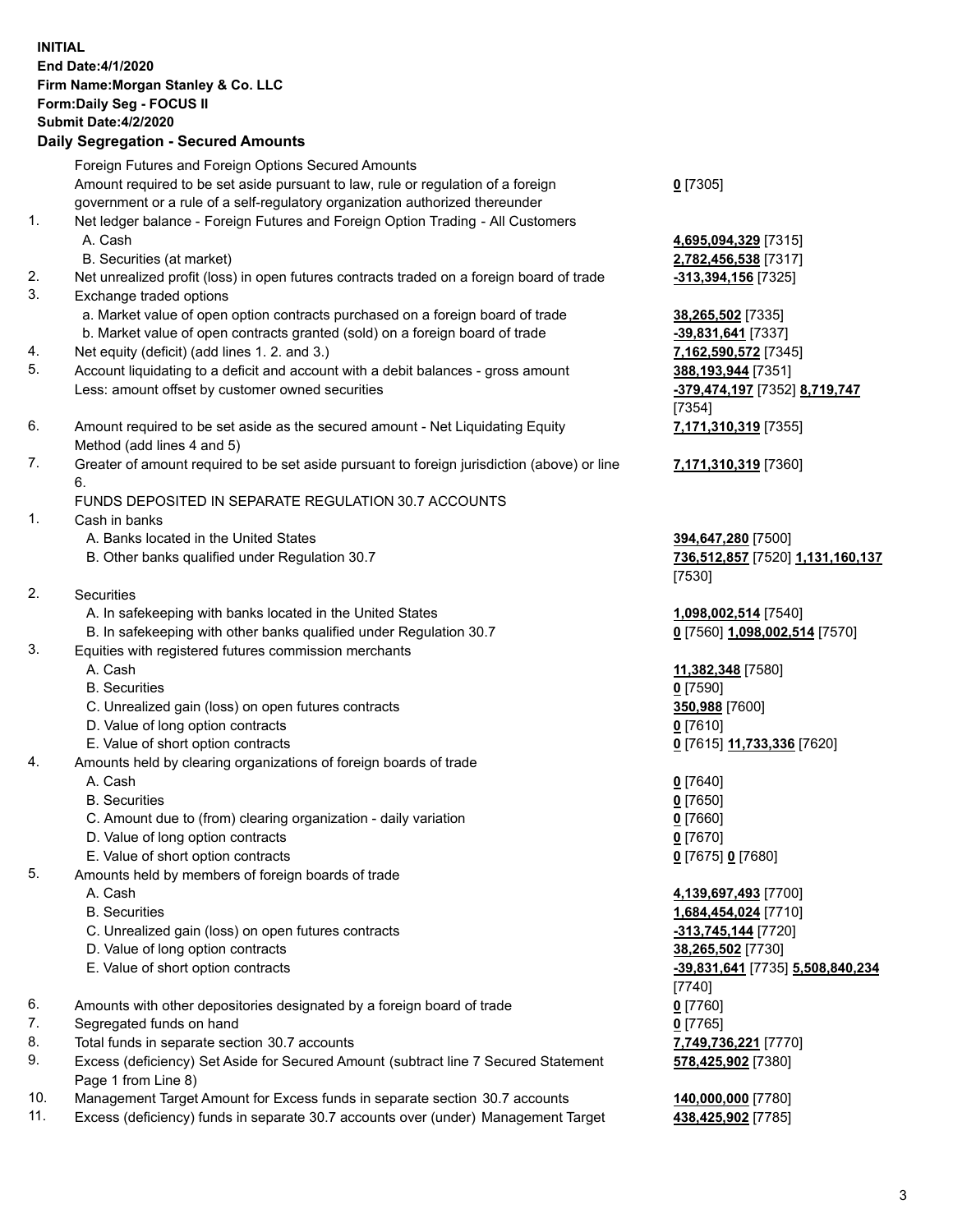**INITIAL End Date:4/1/2020 Firm Name:Morgan Stanley & Co. LLC Form:Daily Seg - FOCUS II Submit Date:4/2/2020 Daily Segregation - Segregation Statement** SEGREGATION REQUIREMENTS(Section 4d(2) of the CEAct) 1. Net ledger balance A. Cash **13,243,170,115** [7010] B. Securities (at market) **9,366,921,572** [7020] 2. Net unrealized profit (loss) in open futures contracts traded on a contract market **4,167,048,722** [7030] 3. Exchange traded options A. Add market value of open option contracts purchased on a contract market **700,517,589** [7032] B. Deduct market value of open option contracts granted (sold) on a contract market **-632,961,761** [7033] 4. Net equity (deficit) (add lines 1, 2 and 3) **26,844,696,237** [7040] 5. Accounts liquidating to a deficit and accounts with debit balances - gross amount **740,327,521** [7045] Less: amount offset by customer securities **-719,327,764** [7047] **20,999,757** [7050] 6. Amount required to be segregated (add lines 4 and 5) **26,865,695,994** [7060] FUNDS IN SEGREGATED ACCOUNTS 7. Deposited in segregated funds bank accounts A. Cash **4,583,336,153** [7070] B. Securities representing investments of customers' funds (at market) **0** [7080] C. Securities held for particular customers or option customers in lieu of cash (at market) **2,328,913,007** [7090] 8. Margins on deposit with derivatives clearing organizations of contract markets A. Cash **14,512,003,844** [7100] B. Securities representing investments of customers' funds (at market) **0** [7110] C. Securities held for particular customers or option customers in lieu of cash (at market) **7,038,008,565** [7120] 9. Net settlement from (to) derivatives clearing organizations of contract markets **-458,098,970** [7130] 10. Exchange traded options A. Value of open long option contracts **700,517,589** [7132] B. Value of open short option contracts **-632,961,761** [7133] 11. Net equities with other FCMs A. Net liquidating equity **13,437,319** [7140] B. Securities representing investments of customers' funds (at market) **0** [7160] C. Securities held for particular customers or option customers in lieu of cash (at market) **0** [7170] 12. Segregated funds on hand **0** [7150] 13. Total amount in segregation (add lines 7 through 12) **28,085,155,746** [7180] 14. Excess (deficiency) funds in segregation (subtract line 6 from line 13) **1,219,459,752** [7190] 15. Management Target Amount for Excess funds in segregation **235,000,000** [7194]

16. Excess (deficiency) funds in segregation over (under) Management Target Amount

**984,459,752** [7198]